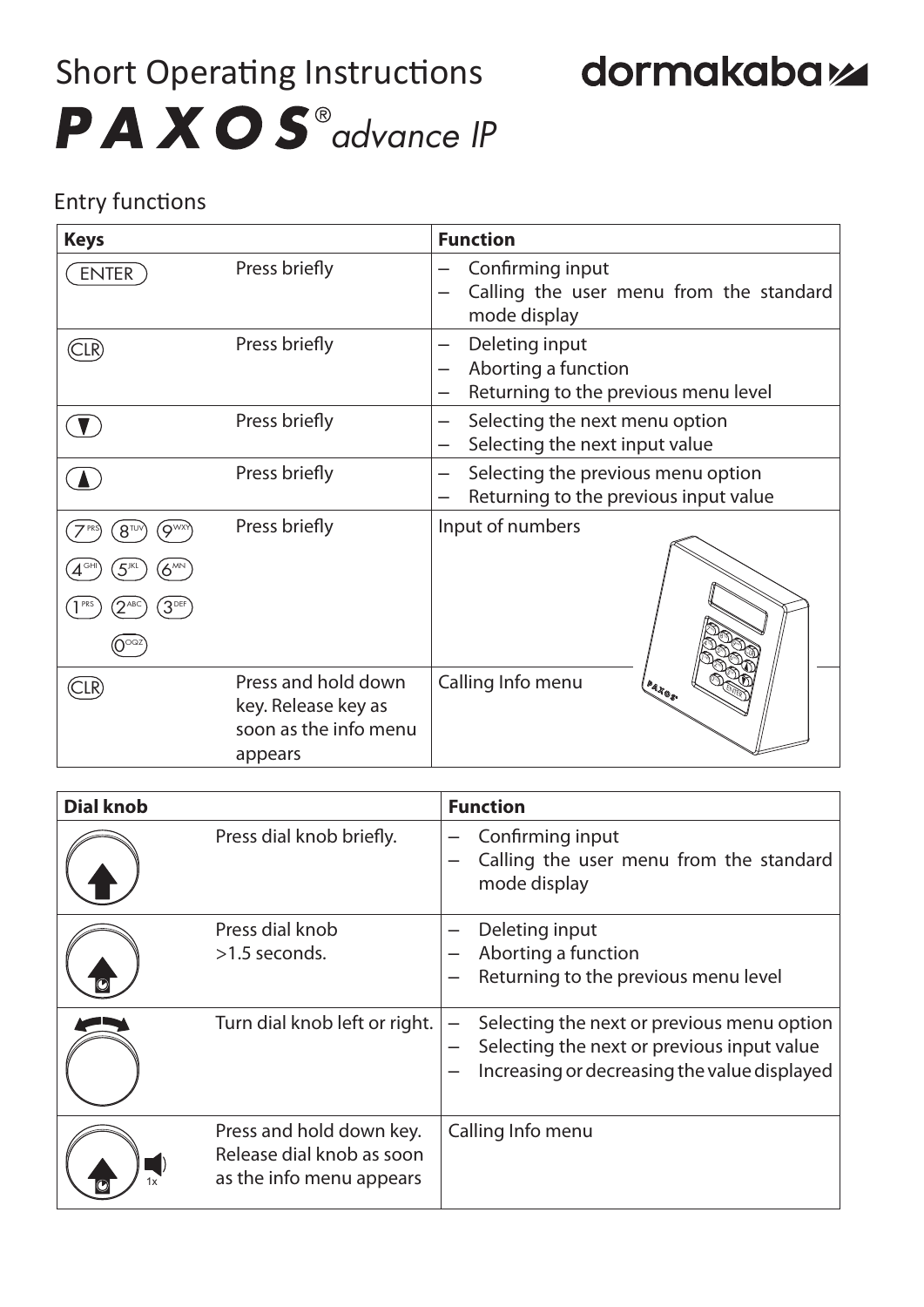| <b>Opening</b> |                                         |                      |                                         |                                                                                                                                         |  |  |  |
|----------------|-----------------------------------------|----------------------|-----------------------------------------|-----------------------------------------------------------------------------------------------------------------------------------------|--|--|--|
|                | (1)<br><b>ENT</b>                       | Secured              | 22.11.2012 07:53<br><b>ENT</b>          | Menu<br>Menu<br>$\vert \mathbf{F} \vert$ Open<br><b>B</b> Open inner cabir $\begin{bmatrix} 1 & 1 \end{bmatrix}$<br>ENT                 |  |  |  |
|                | Vault door                              | $\left[0.9\right]$   | Code Lock 1<br>********                 | Open door lock x<br>0.9<br>Lock 1 opens<br>Open bolt work/door<br><b>ENT</b><br>ENT                                                     |  |  |  |
|                | Inner compartment                       | $\blacktriangleleft$ | Open inner cabinet<br>Inner cabinet 1   | Open inner compart-<br>Code Inner cabinet 1<br>0.9<br>ment<br>ENT<br>ENT                                                                |  |  |  |
|                | Other possible display messages         |                      |                                         |                                                                                                                                         |  |  |  |
| $\circled{1}$  | Blocking:<br>Remote blocking            |                      | 28.12.2012 12:24<br>Remote Disabled     | Operation is beeing blocked by an input signal (I/O-Box) or<br>initiated by AS 384 NET. Opening not possible.                           |  |  |  |
|                | Time lock period                        |                      | >>> 28.12.2012 11:50<br>Time lock       | System blocked by a time lock period (time functions).<br>Opening only possible after time lock interruption or after<br>time lock end. |  |  |  |
|                |                                         |                      | Batt, comp, opened,<br>Batteries inside | Battery compartment opened and/or disconnected from<br>external power supply. Refer to "Replacing batteries".                           |  |  |  |
| $\circled{2}$  | 2. code entry required:<br>4-eye-ident. |                      | У<br>Enter second code!                 | With activated 4-eye-identification the lock only opens on<br>the entry of two opening codes.                                           |  |  |  |
| ③              | Delay:<br>Opening delay                 |                      | <b>Time Delay</b><br>00:07              | If an opening delay is programmed, the period first has to<br>elapse after a code entry before the lock opens.                          |  |  |  |
|                | Confirmation window                     |                      | Confirmation window<br>04:00            | If a confirmation window is programmed, once opening<br>delay is elapsed only an extra code entry will open the lock.                   |  |  |  |

| $\circledcirc$<br>6           |                                                                                                                                                                                                                                       |
|-------------------------------|---------------------------------------------------------------------------------------------------------------------------------------------------------------------------------------------------------------------------------------|
| Language                      | <b>Input Unit</b><br>22.11.2012 07:53<br>$\blacktriangleleft\blacktriangleright$<br>$\blacktriangleleft\blacktriangleright$<br>Language<br><b>D</b> Language<br>ñ.<br>Secured<br>$\circ$ English<br>END<br>ENT<br>ENT<br><b>ENT</b>   |
| <b>Backlight</b>              | Backlight<br>$\blacklozenge$<br>22.11.2012 07:53<br>Menu<br>$\blacktriangleleft$<br><sup></sup> ਊ-Backlight<br>Secured<br>4<br>ENT<br>U<br>ENT<br><b>ENT</b><br><b>ENT</b>                                                            |
| <b>Time lock</b><br>(display) | <b>III</b> CO.1 Weekly<br>22.11.2012 07:53<br><b>CLR</b><br>$\blacktriangleleft\blacktriangleright$<br>Menu<br>Fr 20:30<br>Mo 07:00<br>01<br><u>କ୍ତି Indicate TL Peri</u> . <mark>(</mark> ) ।<br>Secured<br>ENT<br>ENT<br><b>ENT</b> |
| Immed. TL                     | iiiTL<br>$\mathbf{H}$ CO.1<br>Imm. Time Lock<br>22.11.2012 07:53<br>$\blacktriangleleft$<br>Menu<br>$\circ$ imm. Time Lock $\theta$<br>004:00 (hhh:mm)<br>Secured<br>ENT<br>ENT<br><b>ENT</b><br><b>ENT</b>                           |
| Info menu                     | Info Menu<br>22.11.2012 07:53<br>Lock 1<br>$\blacktriangleleft$<br>CLR <sup></sup><br>3 sek<br>ĥ<br>Ver.: 110.01.01.3 8418 [<br>Secured<br>$\bigoplus$ Lock 1<br>ENT<br><b>ENT</b><br><b>CLR</b>                                      |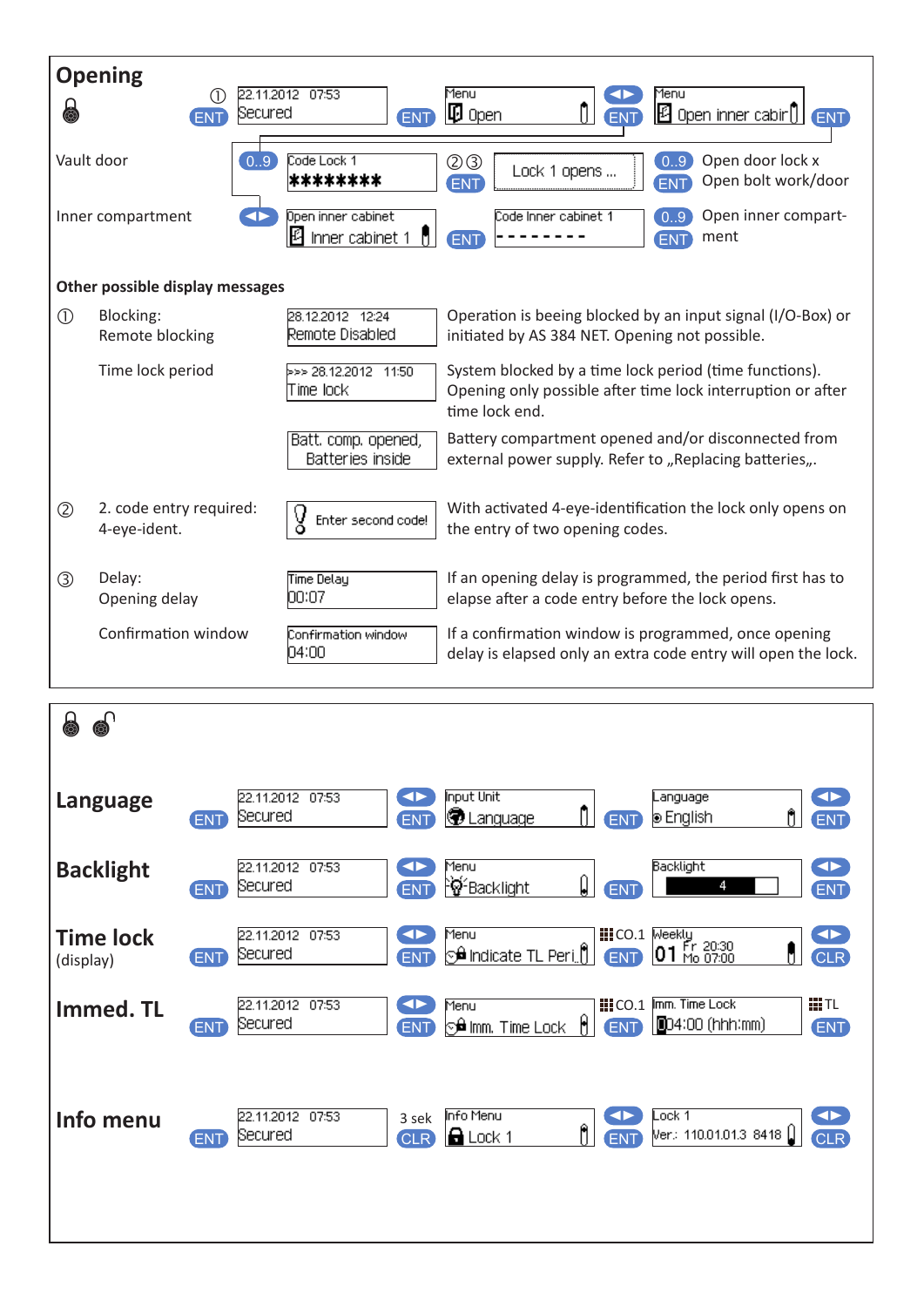